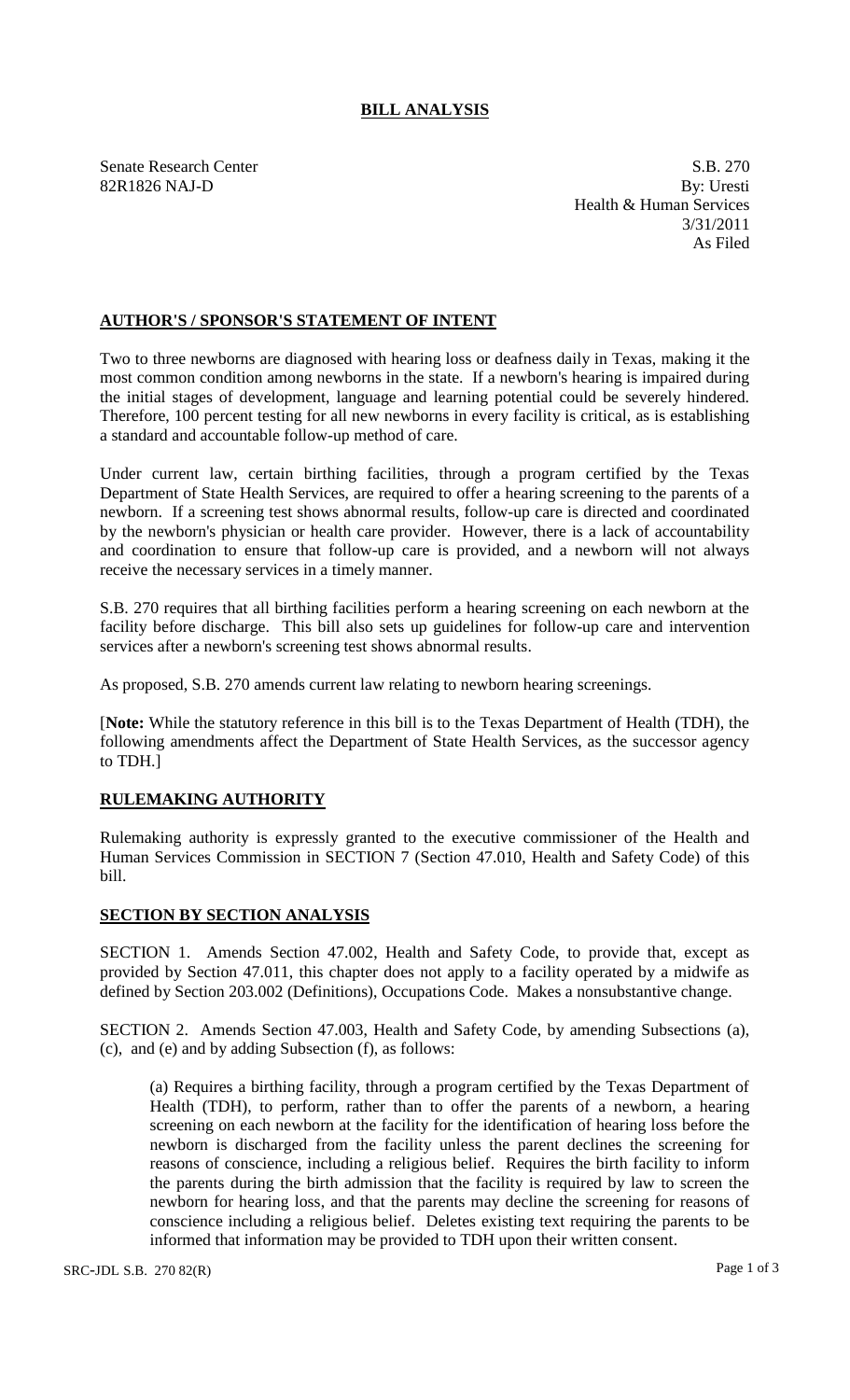(c) Requires, rather than authorizes, TDH, subject to Section 47.008 (Confidentiality and General Access to Data), to maintain data and information on each newborn who receives services under a program.

(e) Requires TDH to ensure that the intervention described by Subsection (d) (relating to intervention availability and management) is available for a newborn identified as having hearing loss not later than the sixth month after the newborn's birth and through the time the child is an infant.

(f) Requires an intervention specialist, if a newborn receives intervention services described by Subsection (d), to report the results of the intervention under Section 47.007(b) (relating to accessing the information management, reporting, and tracking system by an intervention specialist).

SECTION 3. Amends Chapter 47, Health and Safety Code, by adding Section 47.0031, as follows:

Sec. 47.0031. SECOND SCREENING. (a) Requires that the program that performed the hearing screening under Section 47.003 (Newborn Hearing Screening, Tracking, and Intervention Program) provide the newborn's parents with the screening results. Requires a birthing facility, through the program, to offer a second hearing screening to the parents of a newborn with abnormal screening results. Requires that the second screening be performed not later than the 30th day after the newborn's birth.

(b) Requires that the program that performed the first hearing screening on the newborn perform the second hearing screening as an outpatient service.

(c) Requires that the program that performed the first and second hearing screenings on the newborn or infant, if a newborn or an infant has abnormal screening results in a second hearing screening, provide the newborn's or infant's parents with the screening results, schedule a diagnostic examination for the newborn or infant, and refer the newborn or infant to early childhood intervention services.

SECTION 4. Amends Section 47.004(b), Health and Safety Code, to require that a program, in order to be certified, be supervised by a physician or an audiologist.

SECTION 5. Amends Section 47.005, Health and Safety Code, by amending Subsections (b) and (c) and by adding Subsection (d), as follows:

(b) Requires that a program report screening results to TDH. Deletes existing text requiring a birthing facility that operates a program to report screening results to the parents and the newborn's attending physician or healthcare provider.

(c) Requires the division responsible for early childhood intervention services at the Department of Assistive and Rehabilitative Services to coordinate the diagnostic examination required under Section  $47.0031(c)(2)$  (referring to scheduling a diagnostic examination for a newborn or infant) and appropriate and necessary follow-up care for the infant. Deletes existing text providing that an infant who needs follow-up care should be directed and coordinated by the infant's physician or health care provider, with support from appropriate ancillary services. Requires that a diagnostic work-up be completed on the infant not later than the third month after the infant's birth unless the infant has been hospitalized since birth.

(d) Requires an audiologist who performs a diagnostic examination under this chapter to report the results of the examination to TDH under Section 47.007(b).

SECTION 6. Amends Section 47.007(b), Health and Safety Code, as follows: